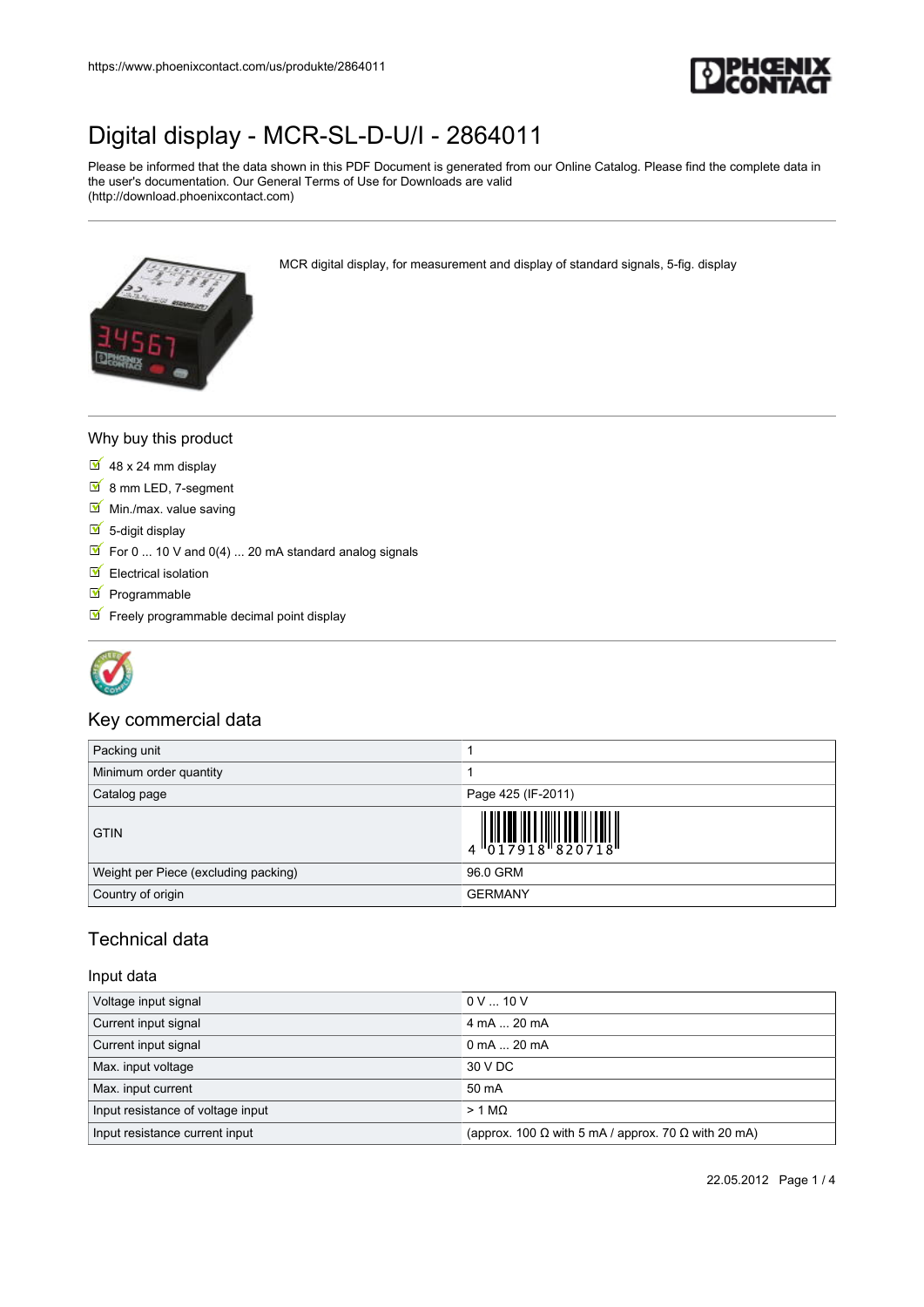

## Technical data

#### Power supply

| Supply voltage range     | / DC  30 V DC |
|--------------------------|---------------|
| Max. current consumption | 50 mA         |

#### General data

| Width                                   | 48 mm                       |
|-----------------------------------------|-----------------------------|
| Height                                  | 24 mm                       |
| Depth                                   | 68 mm                       |
| Ambient temperature (operation)         | $-10 °C  50 °C$             |
| Ambient temperature (storage/transport) | $-25 °C  70 °C$             |
| Degree of protection                    | IP65 from the front         |
| Test voltage input/power supply         | 500 Vrms (50/60 Hz, 1 min.) |
| Color                                   | black                       |
| Housing material                        | Macrolon 2405               |
| Conformance                             | CE-compliant                |
| UL, USA / Canada                        | UL 508 Recognized           |

### **Classifications**

#### eclass

| eC @ss 4.0 | 27143201 |
|------------|----------|
| eCl@ss 4.1 | 27143201 |
| eCl@ss 5.0 | 27143201 |
| eCl@ss 5.1 | 27143201 |
| eCl@ss 6.0 | 27143201 |

#### etim

| <b>ETIM 2.0</b> | EC000677 |
|-----------------|----------|
| <b>ETIM 3.0</b> | EC000677 |
| <b>ETIM 4.0</b> | EC000677 |

#### unspsc

| UNSPSC 6.01          | 30211506 |
|----------------------|----------|
| <b>UNSPSC 7.0901</b> | 39121008 |
| UNSPSC 11            | 39121008 |
| <b>UNSPSC 12.01</b>  | 39121008 |
| UNSPSC 13.2          | 39121008 |

## Approvals

#### **Certificates**

#### Certification

UL Recognized / cUL Recognized / GOST / cULus Recognized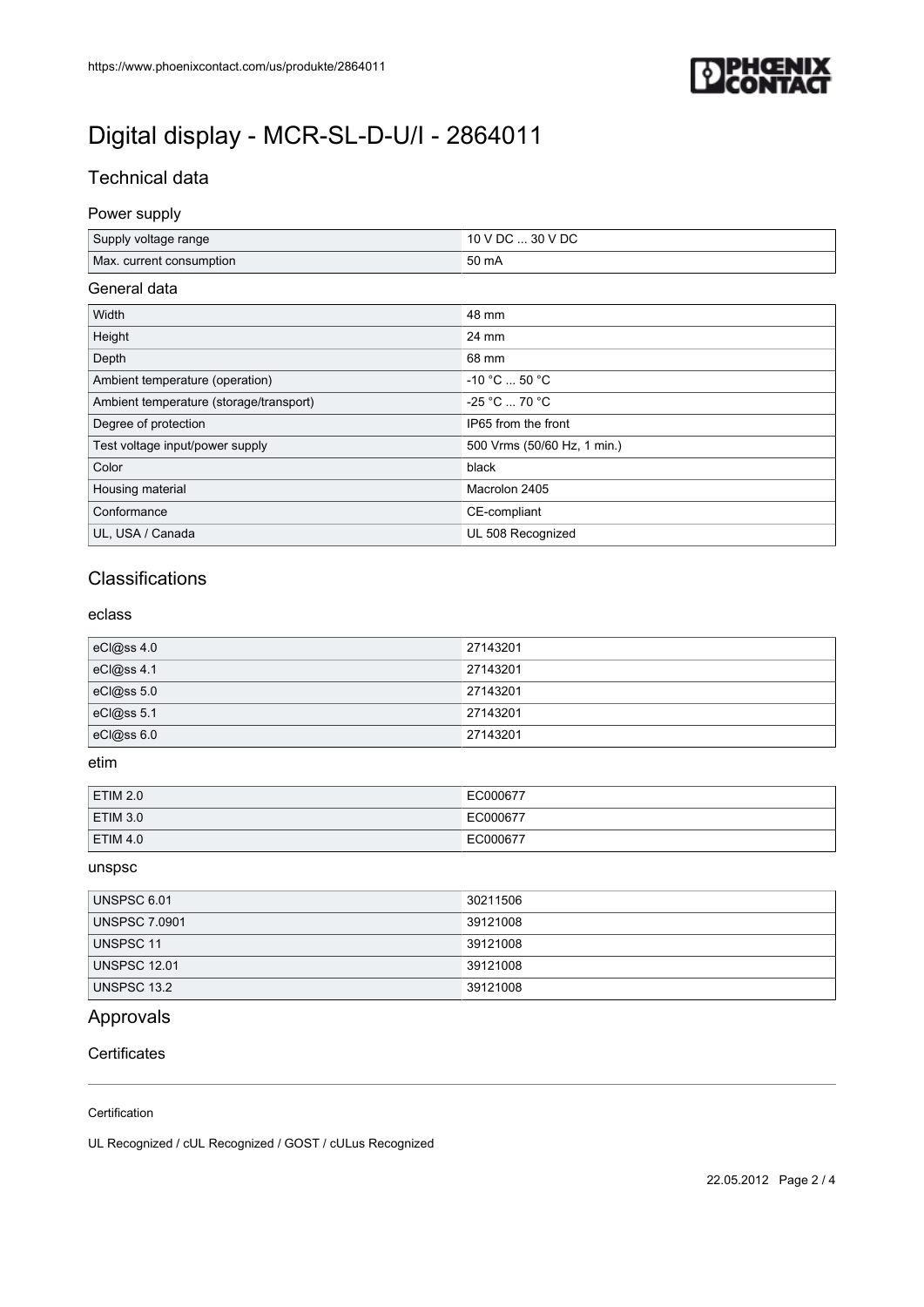

### Approvals

Certification EX

Certification submitted

#### Approval details

UL Recognized

cUL Recognized

GOST

cULus Recognized

#### Drawings

Application drawing



#### Dimensioned drawing





Circuit diagram